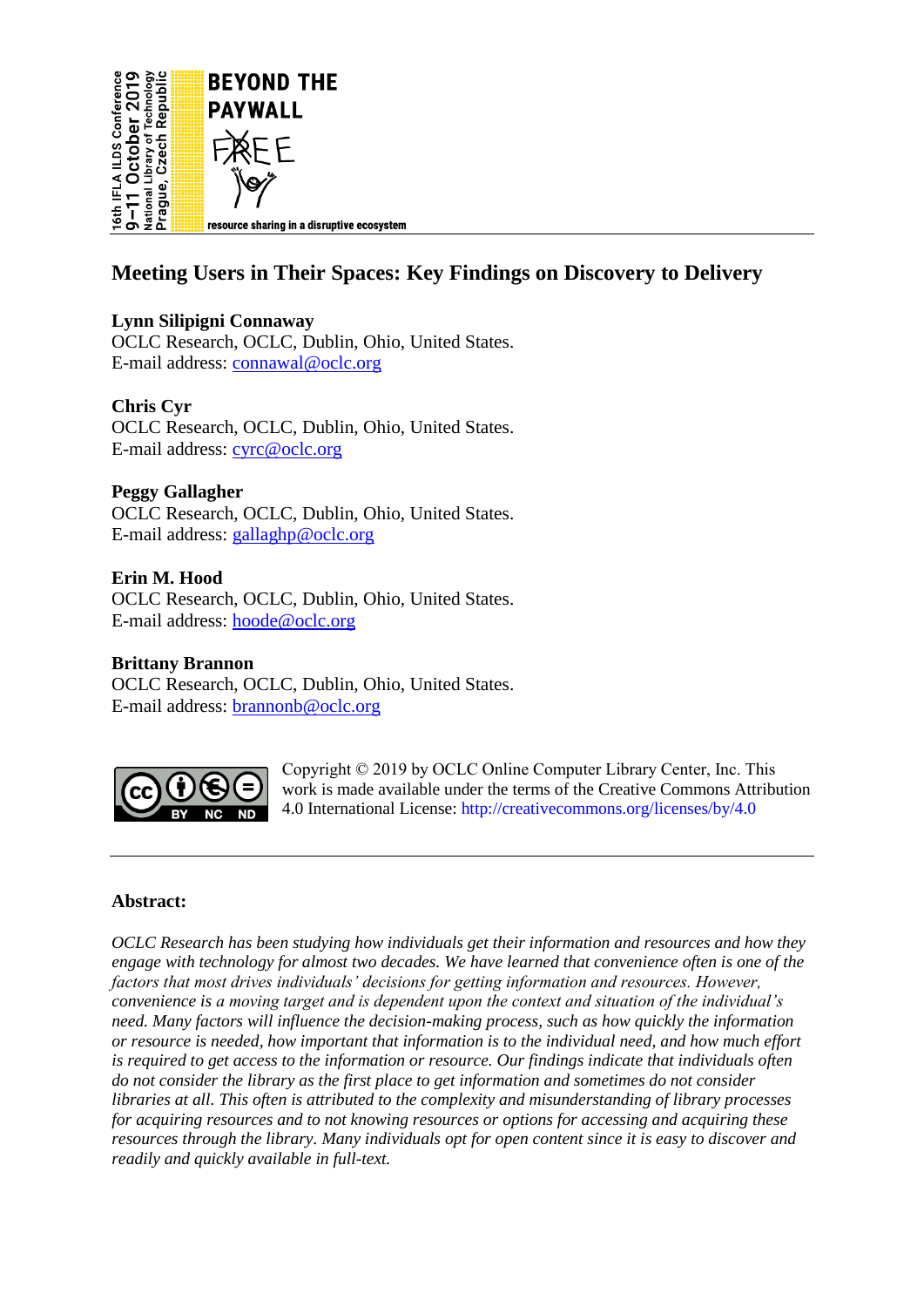*We have conducted semi-structured individual interviews with undergraduate and graduate/post graduate students and faculty in Australia and the U.S. to identify how they discover, access and acquire resources and why they make these choices and decisions, including their format preferences. We also have conducted focus group interviews with resource sharing and ILL librarians in Australia and the U.S. to identify their workflows and to discuss ideas to improve these processes to better meet the needs of their users. The findings from these interviews provide ideas for enhancing the discovery to delivery experience for both users and librarians.*

#### **Introduction**

OCLC Research has been studying how individuals get information, find resources, and engage with technology. We have learned that convenience often is one of the factors that most drives individuals' decisions for getting information and resources (Connaway, Dickey, and Radford 2011). However, convenience is a moving target and is dependent upon the context and situation of the individual's need. Many factors influence the decision-making process, such as how quickly the information or resource is needed, how important that information is to the individual's need, and how much effort is required to get access to the information or resource.

Our previous findings indicate that individuals often do not consider the library as the first place to get information and sometimes do not consider libraries at all (Connaway, Dickey, and Radford 2011). This often is attributed to the complexity and misunderstanding of library processes for acquiring resources and to not knowing resources or options for accessing and acquiring these resources through the library. Many individuals opt for open content since it is easy to discover and readily and quickly available in full-text.

The research team conducted semi-structured individual interviews with forty-three undergraduate and graduate/post graduate students and faculty in Australia and the U.S. to identify how they discover, access and acquire resources and why they make these choices and decisions, including their format preferences. We also conducted focus group interviews with resource sharing and interlibrary loan (ILL) librarians in Australia and the U.S. to identify their workflows and to discuss ideas to improve these processes to better meet the needs of their users. This paper summarizes the findings of fourteen semi-structured individual interviews with undergraduate students, graduate students/post-graduate/PhD students, staff members, and faculty members in the U.S. and four focus group interviews with ILL and resource sharing librarians in Australia and the U.S. The results of the twentynine semi-structured individual interviews with graduate/post-graduate/PhD students and faculty from Australia and the U.S .will be published in a separate paper.

The findings from the student, staff, and faculty semi-structured individual interviews and the librarian focus group interviews discussed in this paper provide ideas and recommendations for enhancing the discovery to delivery experience. The results also create a more complete view of the journey that students, staff, and faculty take throughout their library experience, and identify points of delight, frustration, and inefficiency encountered along the way. The insights gained from the librarian focus group interviews provide a framework to begin planning for the next generation of ILL services that will meet ever-changing user expectations.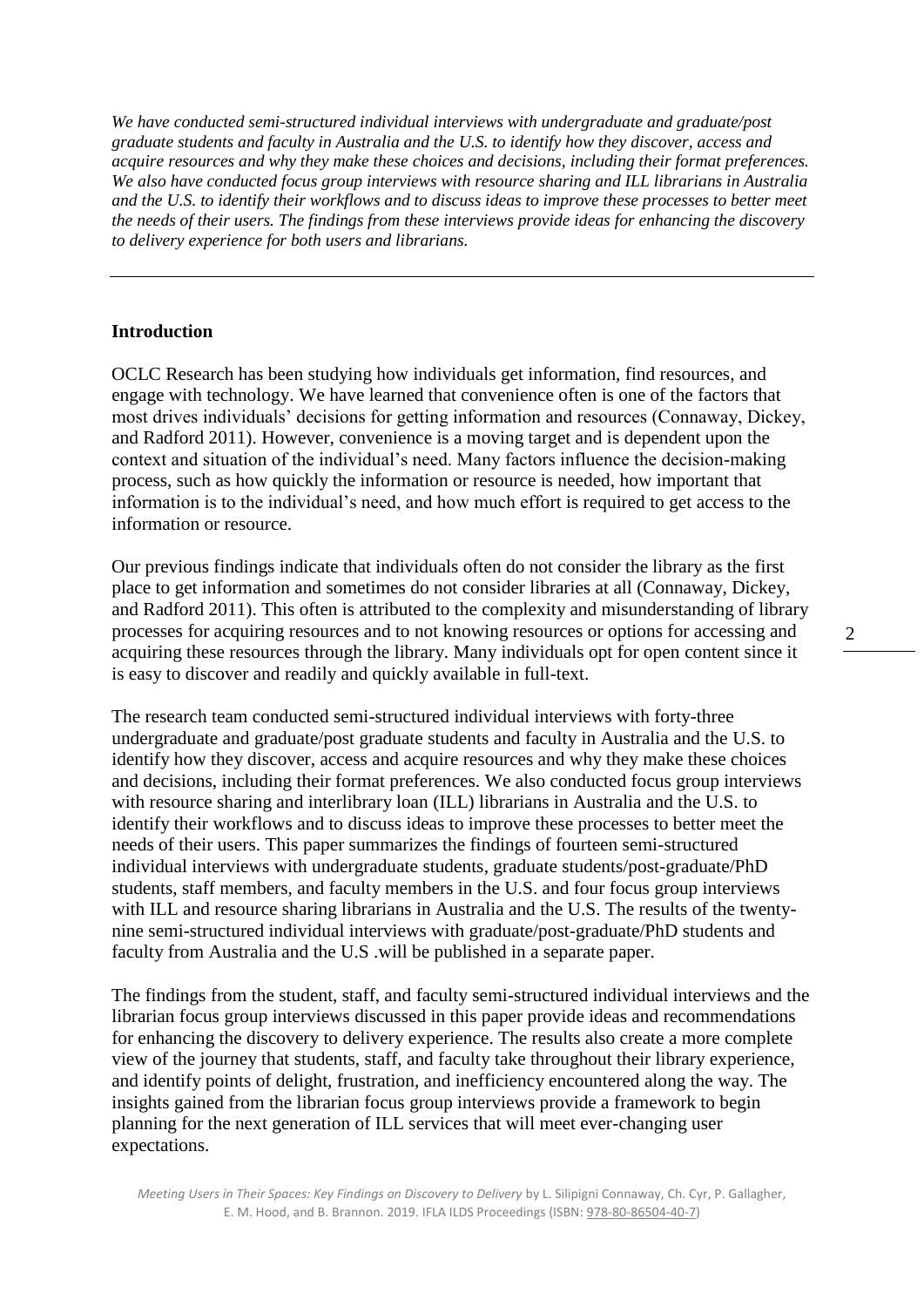## **Data Collection and Analysis: User Semi-Structured Individual Interviews**

Fourteen undergraduate and graduate students, staff, and faculty from five institutions in the U.S. participated in semi-structured interviews. The interviews were centred on the individual's search behavior represented in logs from WorldCat Discovery. This is an experimental methodology not found in the literature to identify how academic library users navigate the path from discovery to access.

#### *Participant Recruitment*

A list of potential interviewees was identified through a screening survey. This was done with a convenience sample using snowball methodology. We initially reached out to contacts at several U.S. university libraries to request their assistance with this project and got participation from five different universities. Four of these were small private academic institutions, and one was a large public academic research institution. Three of these institutions were in the Southeast, one was in the Northeast, and one was in the Midwest. All participating universities had their institutional review board (IRB) review and approve the study methodology.

Participant recruitment varied by university, but generally librarians sent a recruitment email to library users explaining the project and incentive for participation and gave a link for interested participants to use to access the screening survey.

Respondents were asked to provide key information about their search session on their library website, which used the discovery layer that was being studied. Respondents were asked what they were looking for and if they felt that they had accomplished their purpose. They were then asked to paste the "Request ID" from their search, which was used to match their survey with the log of their search session. The survey provided demographic information about the respondents, which included gender, age, academic level, discipline, parent or guardians' education level (which is a rough indicator of economic background), and the educational institution where they performed the search (Thomson 2018). If the respondents were interested in talking about their search session and were selected, they were given a \$20 Amazon gift card for their time.

Twenty-five respondents of the screening survey indicated they were interested in participating in an interview, resulting in fourteen user interviews being conducted. The interviewees were diverse on several demographic characteristics, including academic discipline, as described in Figure 1.



*Meeting Users in Their Spaces: Key Findings on Discovery to Delivery* by L. Silipigni Connaway, Ch. Cyr, P. Gallagher, E. M. Hood, and B. Brannon. 2019. IFLA ILDS Proceedings (ISBN: [978-80-86504-40-7\)](https://www.techlib.cz/en/84026)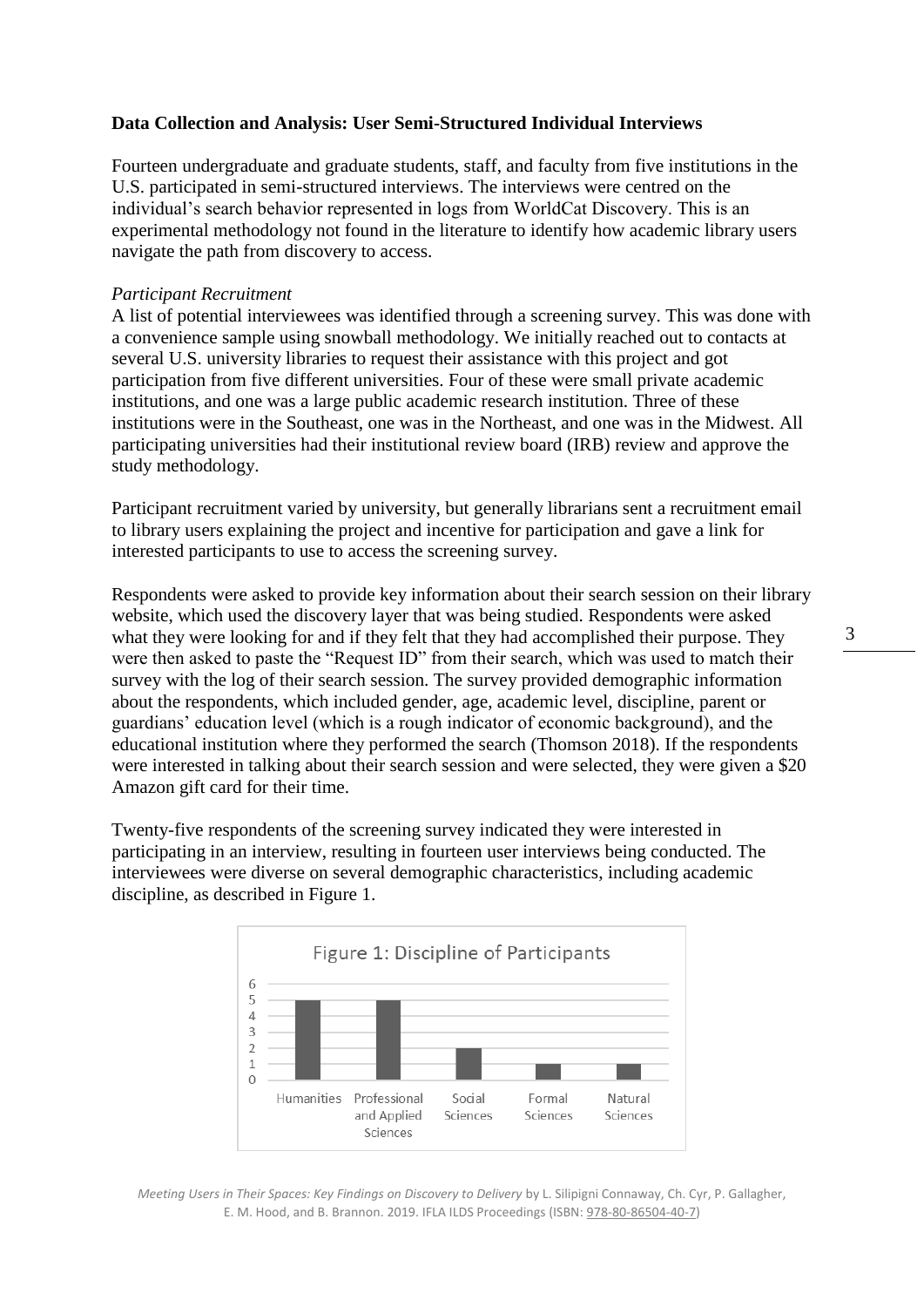Two were faculty members, two were graduate students, one was a staff member, and nine were undergraduates. Five of the participants reported they were in professional & applied sciences, two in social sciences, one in formal sciences, and one in natural sciences.

#### *Individual Session Log Analysis and Interview Protocol Development*

The session IDs that users copied and pasted into their screening surveys enabled the research team to identify the users' search logs, which then were used to create customized semistructured interview protocols. To the authors' knowledge, this methodology of creating interview protocols based on session logs, which is an update of a methodology developed by Connaway, Budd, and Kochtanek (1995), has not been done before.

Customized interview protocols were developed for each interview participant based on the extracted session logs. Two members of the research team reconstructed each user's behavior based on details found in the log. This information was used to create a summary of the major actions taken by the participant during the search session.

Interview protocols were developed using the critical incident technique, where users were asked to describe the specific steps that they took throughout their search session. The participants were asked to elaborate on what they were searching and why they had conducted the online search. The protocols served as a reminder of what the individuals searched for during this specific search session, as interviewees were asked about their specific search terms rather than general questions about the experience.

When they were asked about the success of the search, participants were asked to explain whether they found what they were looking for, how they felt about the experience, and if there were points of delight or frustration. The specificity of the questions about their search helped users identify the specific points in the search that impacted their overall experience. In the concluding section, participants could offer additional insights and ask questions of their own.

#### *Semi-Structured Interviews*

One team member conducted the semi-structured interview, asking a pre-determined set of questions based on the user's submitted search session and follow-up probing questions based on the participants' responses, while a second team member took notes. Interviews were conducted using Skype and were recorded and transcribed. Interviews took approximately 45 minutes. Interviewees were compensated for their participation with a \$20 Amazon gift card.

#### *Interview Analysis*

The codebook was developed based on the common themes emerging from the interviews. These themes were organized to capture user search strategies, decision-making factors, preferred resource formats, feelings of frustration and delight, and other relevant search behaviours and preferences. The researchers coded several interviews together to refine the codebook and resolve problems of ambiguity in code definitions. Each interview was coded by two team members to ensure intercoder reliability, which was calculated at 84%. These data were used to identify the major themes that appeared across interviews to provide a better picture of how users interacted with the discovery system and to identify specific areas for improvement.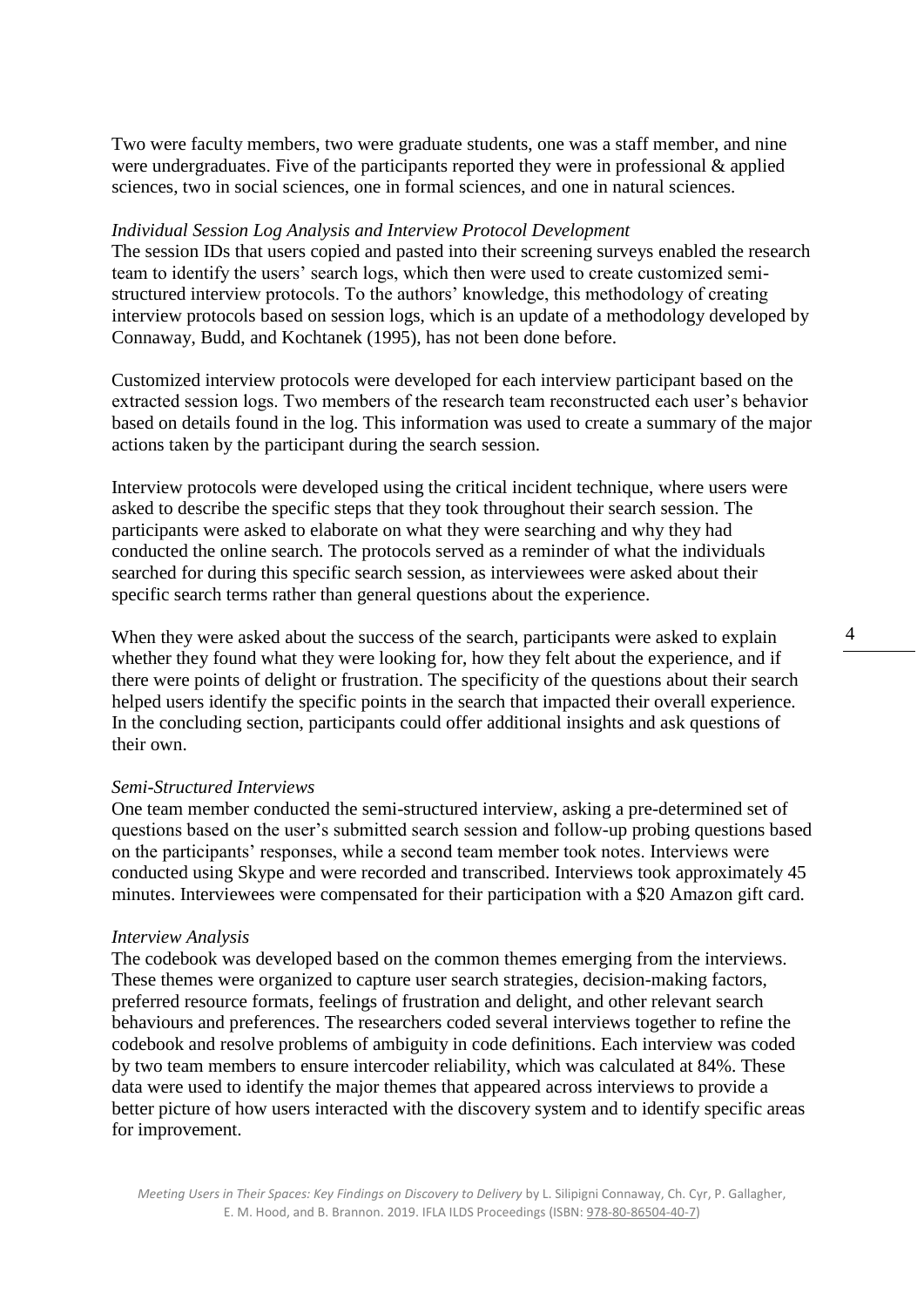## **Data Collection and Analysis: ILL and Resource Sharing Librarian Focus Group Interviews**

#### *Participant Recruitment*

The research team conducted four focus group interviews with thirty-five ILL and resource sharing librarians in Australia and the U.S. to identify the librarians' resource sharing/interlibrary loan (ILL) workflows, focusing on inefficiencies in their processes, task automation efforts, opportunities for unmediated borrowing and lending, perception of faculty and student service expectations and desired features in an "ideal" resource sharing system.

Convenience sampling was used to recruit participants for the focus group interview sessions. A list of potential interviewees was identified using attendee lists for four conferences. The four conferences where the focus group interviews took place were the Australian Library and Information Association (ALIA) Online Information 2019 Conference in February 2019, the OCLC Resource Sharing Conference in March 2019, the Association of College & Research Libraries (ACRL) 2019 Conference in April 2019, and lastly the Colorado ILL Conference also in April 2019.

| Conference                                                  | Location                 | <b>Date</b>          | <b>Participants</b> |
|-------------------------------------------------------------|--------------------------|----------------------|---------------------|
| <b>ALIA Online</b><br><b>Information 2019</b><br>Conference | Sydney, Australia        | February 13,<br>2019 | 9                   |
| <b>OCLC Resource</b><br><b>Sharing Conference</b>           | Jacksonville,<br>Florida | March 19, 2019       | 10                  |
| <b>ACRL 2019</b><br>Conference                              | Cleveland, Ohio          | April 10, 2019       | 4                   |
| Colorado ILL<br>Conference                                  | Westminster.<br>Colorado | April 24, 2019       | 12                  |

Table 1: Focus group interview sessions.

#### *Focus Group Interview Protocol Development*

A focus group interview protocol was created to guide the group discussion around six main questions dealing with (1) typical ILL workflows, (2) inefficiencies within those workflows, (3) opportunities for unmediated fulfillment, (4) shared or standardized ILL policies, (5) librarians' perceptions of faculty and graduate student expectations regarding fulfillment and (6) features of an ideal resource sharing/ILL system. See Appendix A for the protocol.

#### *Focus Group Interview Analysis*

Transcripts and notes from the focus group interview sessions were reviewed by the research team to identify common themes across the groups. Common topics emerging from the transcripts were identified, grouped together, and summarized.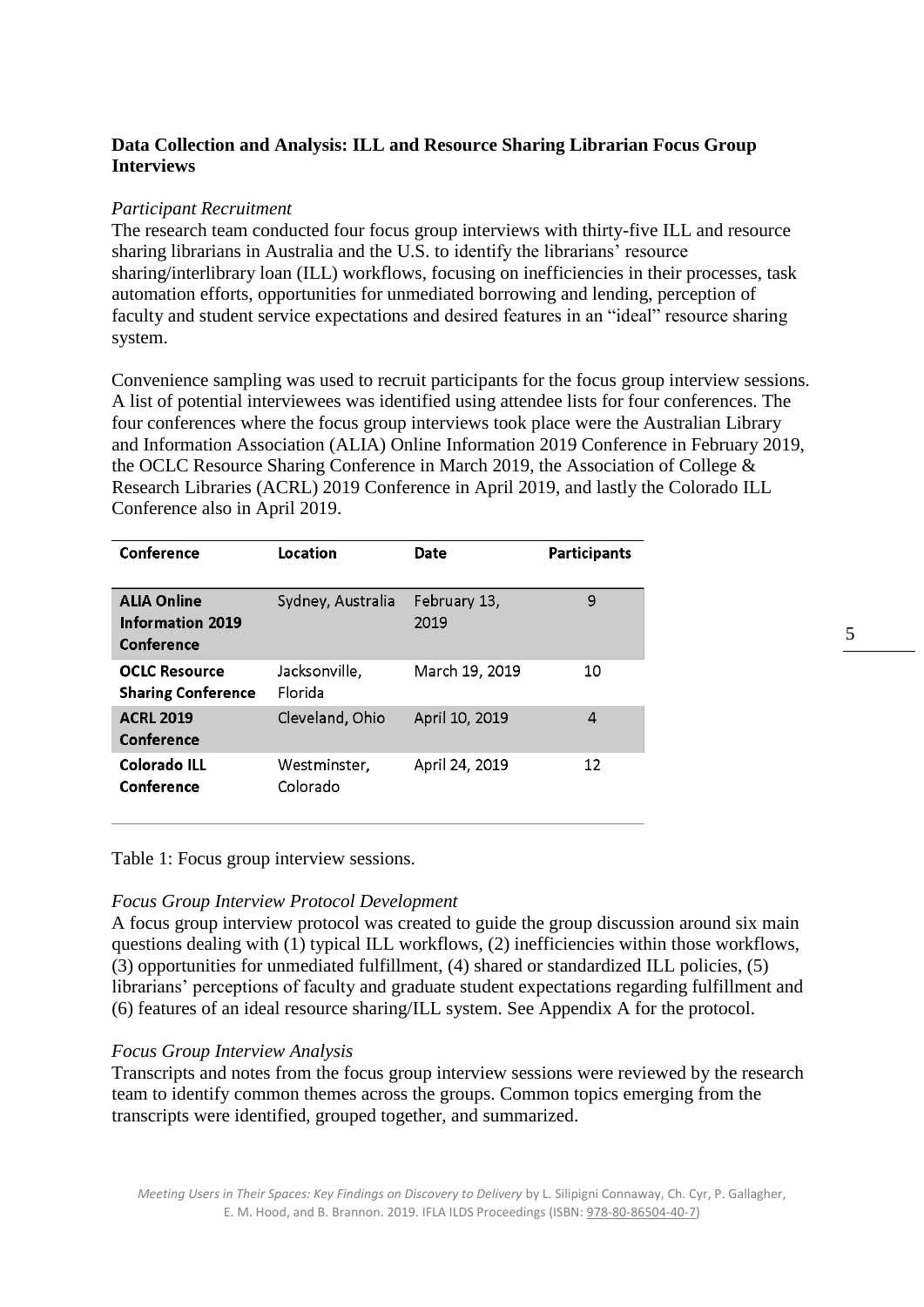## **Findings**

Users select resources based on easy access or convenience of accessing the resources. Immediacy of access also was listed as a factor when selecting a resource. Based on this need for easy access was the "Held by" feature in WorldCat Discovery, which indicates to the user if and where the resource is available. Students and faculty also prefer PDF since it is portable and easy to access. The users' expectations for ease of access and convenience corresponds with the librarians' perceptions that users want speed – users want the resources now! The librarians who participated in the focus group interviews use multiple systems for fulfilment, which makes their job more cumbersome. However, the librarians believe it is their responsibility to provide a seamless ILL interface to the users regardless of how many systems the librarians are using to fulfil the request.

The quotes from students, faculty, and librarians included below support and provide context for these findings.

## **Highlights from Findings: Student and Faculty Semi-Structured Interviews**

**Convenience/ease of access** is a major factor in choosing from a list of search results. Eleven of the fourteen interviewees spoke about convenience or easy access to a resource as a factor in choosing which source(s) in their search results to pursue. Related to convenience, timing/immediacy of access was another prominent factor, mentioned by eight of the interviewees. More than half of the interviewees (n=9) spoke specifically of the "Held by" feature in WorldCat Discovery as being an indicator of whether they would be able to access a particular search result.

*"The downloading part was a big thing to me because I knew that I would have to show this to my other group members… If I'm able to download it, then I can save it." (Undergraduate, Social Sciences)* 

*"…I made sure that they were all available if I needed them. I think I might have clicked the downloadable option because when I'm in it, I just want to get it right then and there." (Undergraduate, Humanities)* 

*"The first thing, the most important thing that I always do, no matter what I'm looking for, is I want to make sure the full text is available." (Undergraduate, Humanities)* 

**Users were familiar with Interlibrary Loan;** some loved it, some avoided it. One of the interviewees mentioned ILL in the interview several times.

*"And one of the things I love about the library is interlibrary loan. That's probably one of my most used tools." (Undergraduate, Social Sciences)* 

*"I did have the full PDF and that one was directly available. I didn't have to do interlibrary loan or anything. I think there were two sources that had the direct link through access." (Undergraduate, Social Sciences)*

**Most interviewees conducted their searches in both** search engines (Google Scholar and Google, namely) and specialized library databases. Ten of the fourteen interviewees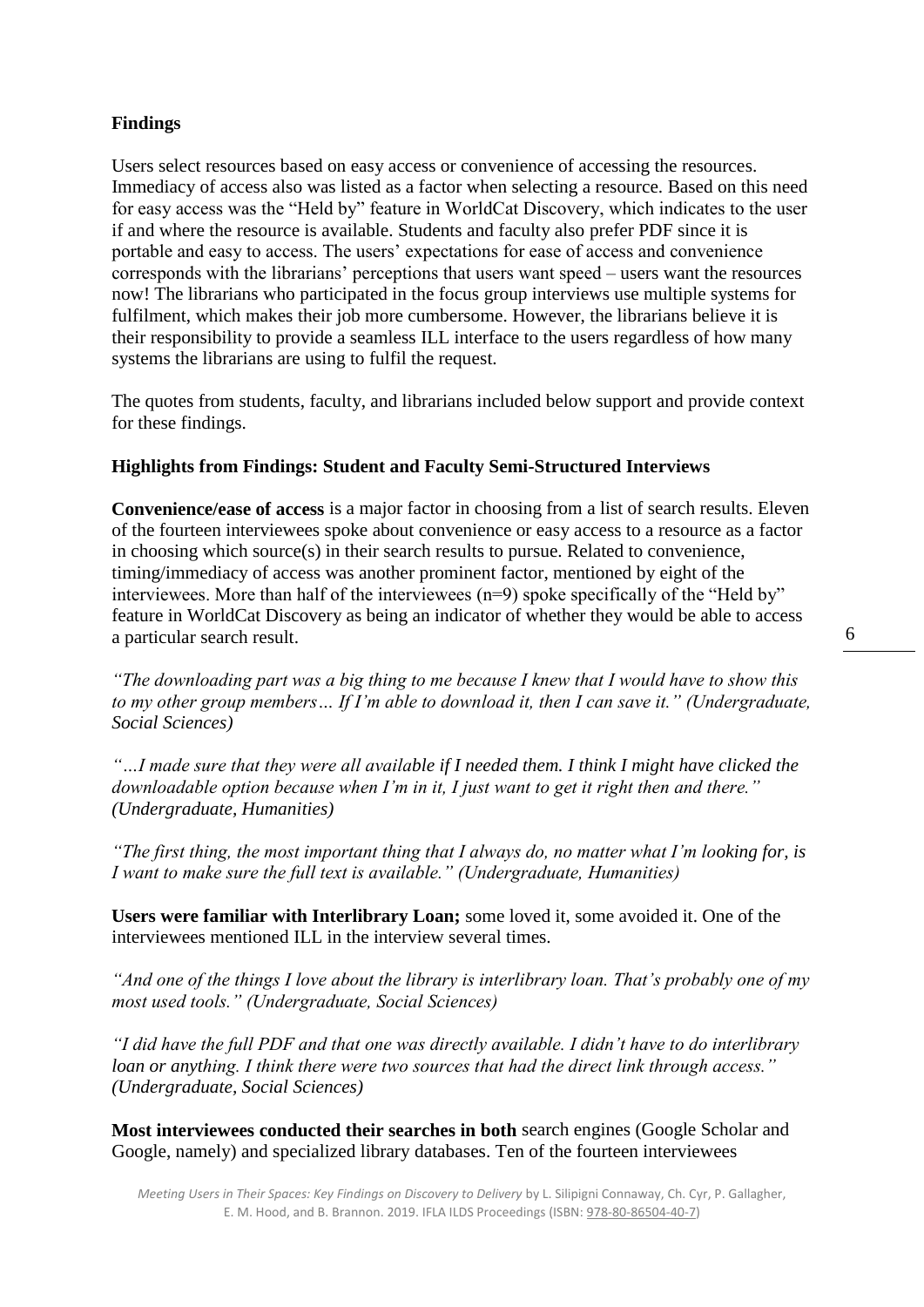specifically mentioned they used Google Scholar or Google as part of the search process; seven of them also mentioned they used library-specific databases or the library's resources.

*"…I figured the best place to do it would be through the school's library system because they advertise it so much and it's been helpful in other papers previously." (Undergraduate, Humanities)*

[Upon doing search and getting too many results, then refining search and still getting too many results]: *"I started just doing Google searches at that point because I was still unclear of a direction I was going on. I was thinking, 'Hm, this may be better for when I know where I'm going…'" (Undergraduate, Humanities)*

**Users wanted PDFs** and looked for indicators that something was available in that format. Five of the fourteen interviewees specifically mentioned PDF as a format they looked to access. Having clear indicators such as a button or icon to click on for direct access to the PDF was important to them.

*"It's always pretty easy. Most of them have that… little blue button or the PDF icon on them. And you just click there, and it'll take you straight to the document, and you can choose to download it." (Undergraduate, Humanities)*

*"…Usually PDF just because it makes it easier to print off and all of that." (Undergraduate, Social Sciences)* 

**No clear preference for print versus online materials** was found among these interviewees. Ten interviewees mentioned they were looking for both physical and online formats; three mentioned only online, and one mentioned only physical items.

*"I was just looking for the best, I guess, book or article that I could find." (Undergraduate, Applied Sciences)*

**While all of the interviewees were satisfied with their search experience,** not many agreed they were "delighted" by the experience. Eight of the fourteen interviewees talked about being satisfied because they found what they were looking for, but they wouldn't say that the search experience delighted them. Five of them were surprised that they actually found something.

*"So I accomplished what I needed to accomplish, but in comparison with other searches using the same databases, I've had ones where I was just afterwards like, 'Ooh, that was so cool.' But this one was just kind of like, 'Got to get it done.'" (Graduate Student, Humanities)* 

**For many of the interviewees, influence of a librarian** and/or library instruction has had a positive effect on their search experience. Eight interviewees spoke of the positive effect of having consulted with a librarian and/or having received instruction in using the library and its resources.

*"...when I started in school, they focused more on teaching us how to research things. Over the years, I feel more comfortable, and I kind of just – I just know not to waste too much time* 

*Meeting Users in Their Spaces: Key Findings on Discovery to Delivery* by L. Silipigni Connaway, Ch. Cyr, P. Gallagher, E. M. Hood, and B. Brannon. 2019. IFLA ILDS Proceedings (ISBN: [978-80-86504-40-7\)](https://www.techlib.cz/en/84026)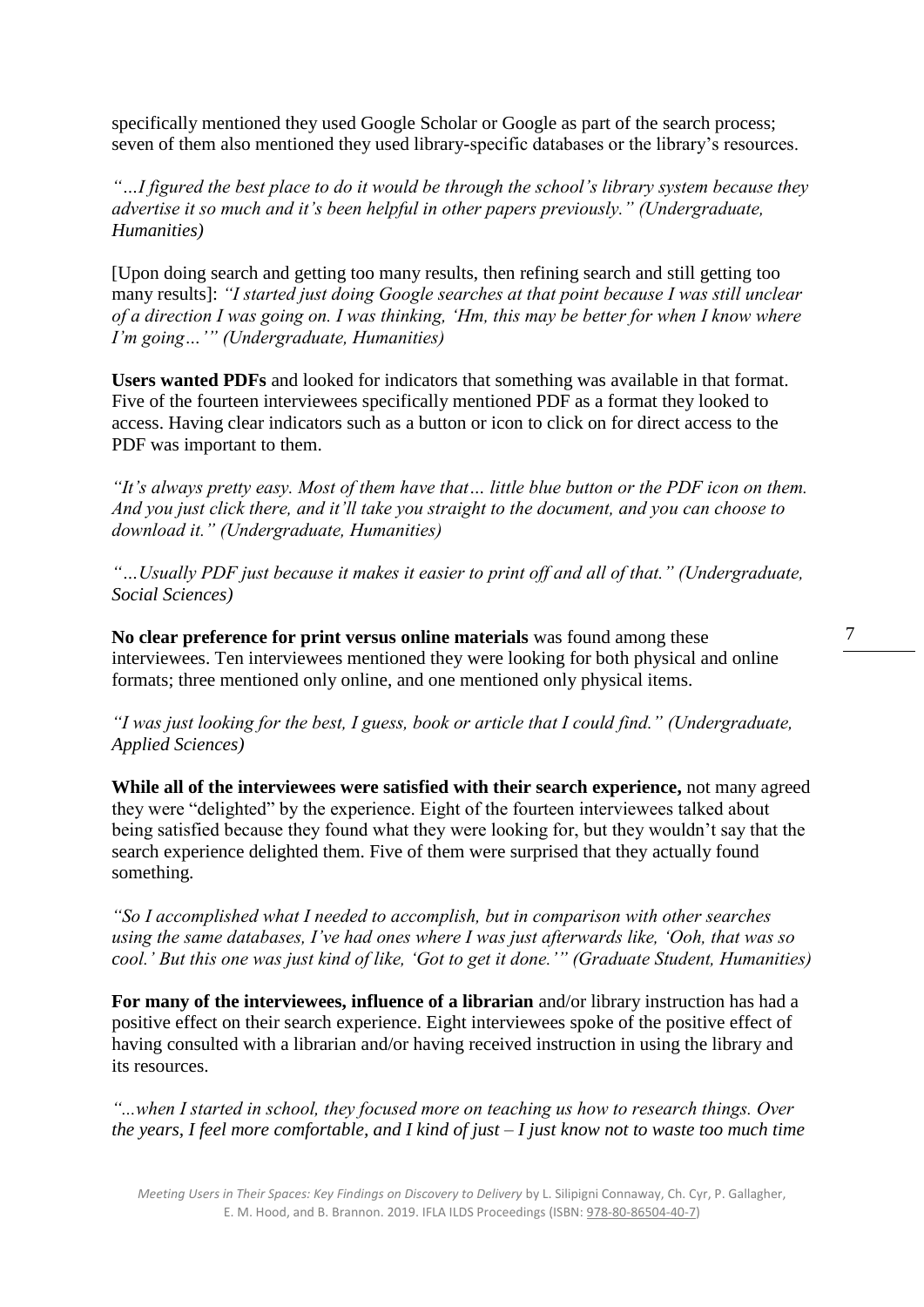*on the World Wide Web and just use the library, things they library has deemed good." (Graduate Student, Applied Sciences)* 

## **Highlights from Findings: ILL and Resource Sharing Librarian Focus Group Interviews**

**The greatest inefficiencies in participants' ILL workflows center around the need to work in several different systems** to determine if the library already has access to the item and if not, who might; manual sorting of requests to determine who should process it (e.g., student worker vs. professional librarian) and which system they should use; the time it takes for a request to get routed through multiple potential suppliers before one is found that actually has the item to share; lack of (or confusing) communications to users about their request status.

**Using disparate, multiple systems which "do not talk to each other"** is the norm for resource sharing librarians. More than forty systems were mentioned by interviewees, including ILLiad, RapidILL, Relais, RePrints Desk, DOCLINE, INN-Reach, Alma, Tipasa, FirstSearch and IDS Logic. Librarians need these systems to interoperate and believe using APIs may be the best approach.

**Librarians believe the onus for making fulfillment seamless should be on them,** not the users. Users do not need to know how to make it all work – it needs to be seamless for them no matter how many systems are being used in the background.

**Speed is the key for users!** Users want to get their materials as soon as possible. Speed and cost are the keys for librarians! If it's cheaper and quicker to buy an item from Amazon than get it through ILL, that's what some of them will do.

**Consortial borrowing benefits,** according to resource sharing librarians, include on-shelf availability status, standardized policies (e.g., standard loan periods), fixed fees, and the speed of fulfillment.

There is increasing need to better integrate open access/open content into the ILL workflow. As one participant noted, "Open access is extremely important …"

#### **Conclusion and Future Research**

Library users make a complex journey when finding and accessing resources on their own or through ILL. This journey involves many interrelated parts, which this research is attempting to study holistically with the inclusion of log analysis, individual semi-structured interviews with faculty and students, and focus group interviews with librarians. This research provides a specific roadmap for improving the library user experience. Future research will seek to find ways to improve the points of frustration and inefficiency along the way.

The twenty-nine individual semi-structured interviews conducted from February to May 2019 with U.S. and Australia graduate/post-graduate/PhD students and faculty members will be coded and analyzed. These findings will be compared to the findings reported in this paper.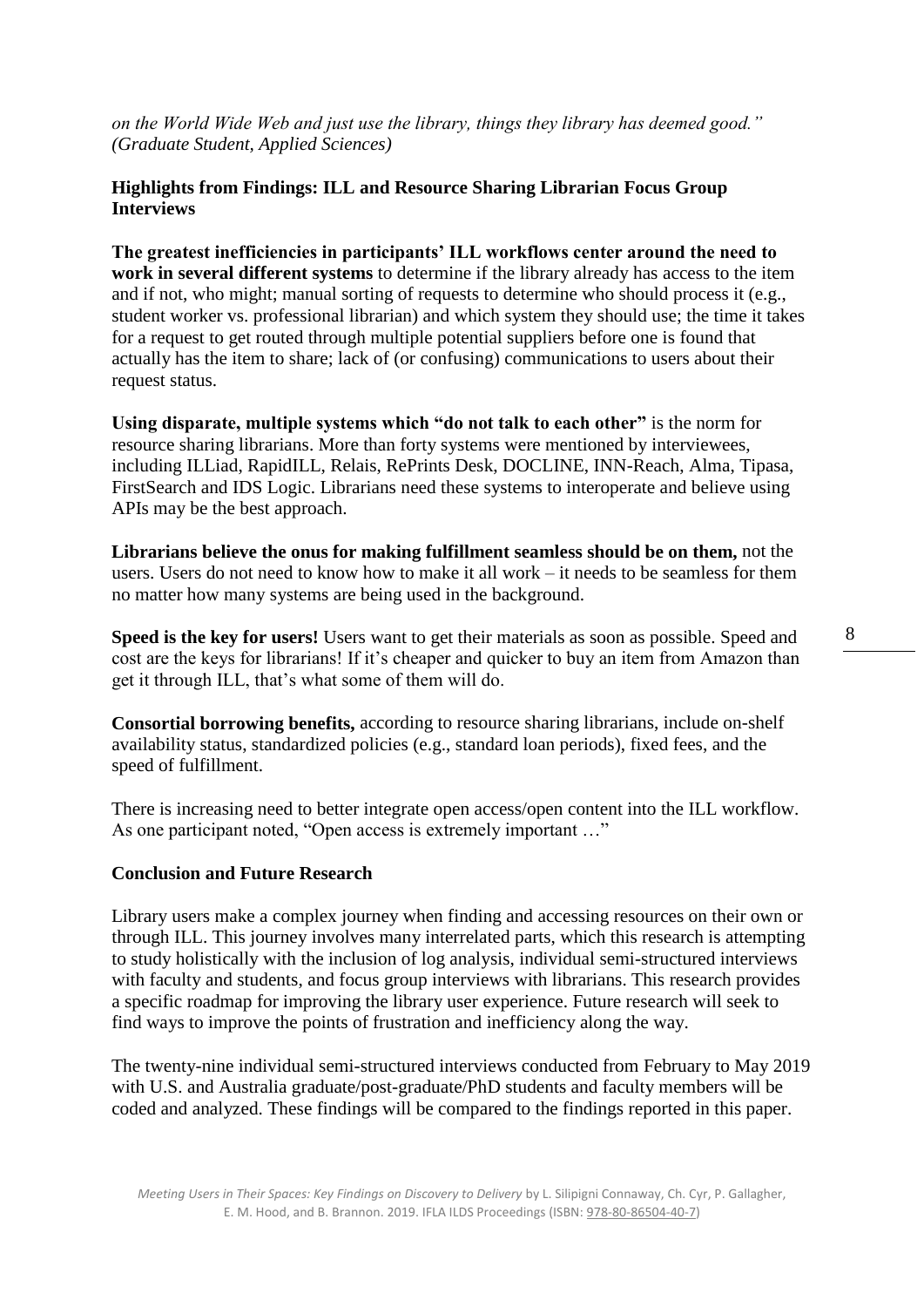## **Acknowledgments**

We would like to thank the librarians who participated in the focus group interviews and the librarians who recruited students and faculty to participate in the individual semi-structured interviews.

#### **References**

Connaway, Lynn Silipigni, John M. Budd, and Thomas R. Kochtanek. 1995. "An Investigation of the Use of an Online Catalog: User Characteristics and Transaction Log Analysis." *Library Resources & Technical Services* 39, no. 2: 142-52.

Connaway, Lynn Sillipigni, Timothy J. Dickey, and Marie L. Radford. 2011. "'If It Is Too Inconvenient I'm Not Going after It:' Convenience as a Critical Factor in Information-Seeking Behaviors." *Library & Information Science Research* 33, no. 3: 179-90. https://doi.org/10.1016/j.lisr.2010.12.002.

Thomson, Sue. 2018. "Achievement at School and Socioeconomic Background—An Educational Perspective." *npj Science of Learning* 3, no. 1: 5. https://doi.org/10.1038/s41539- 018-0022-0.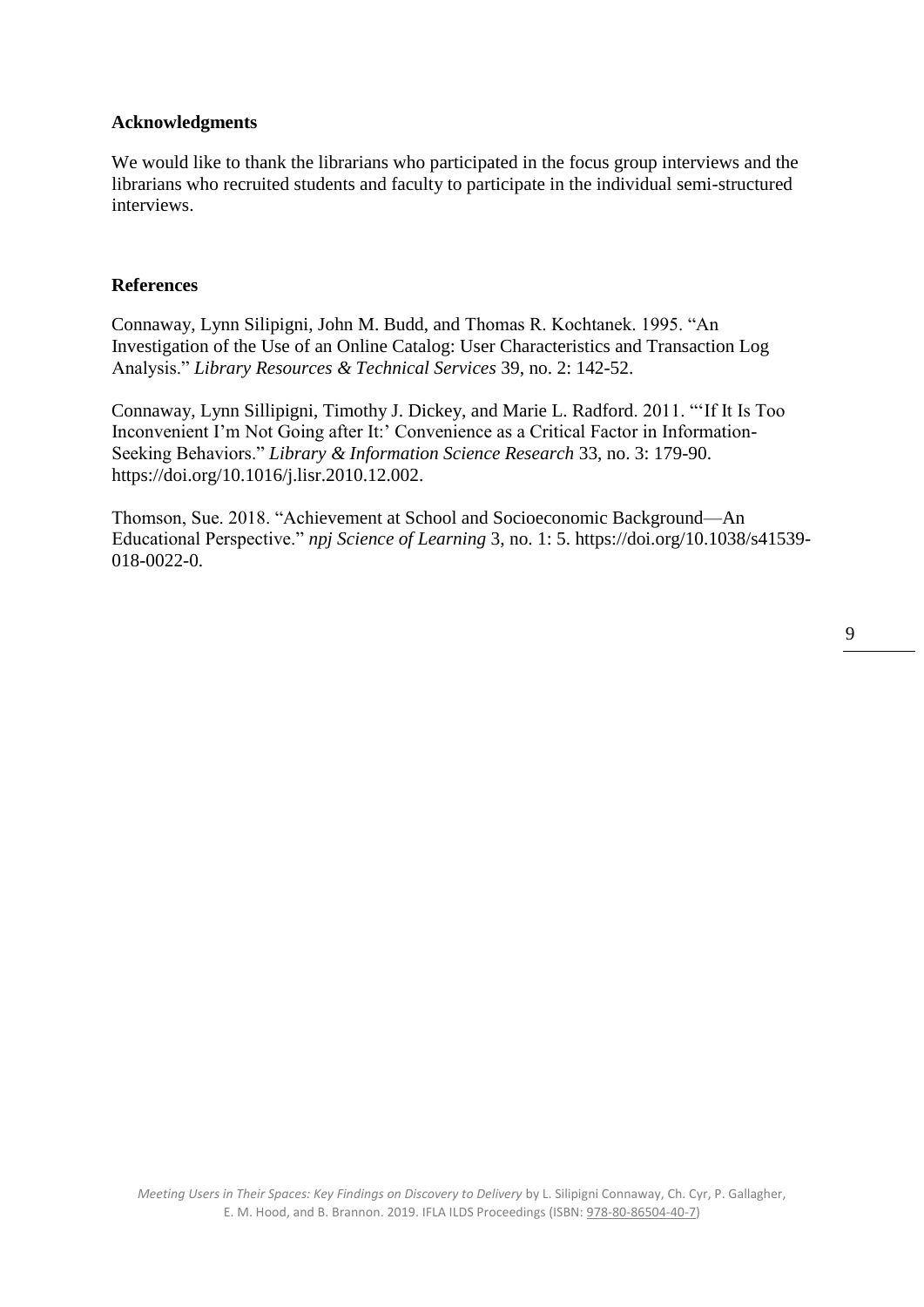## **Appendix A**

## **OCLC Fulfilment Project Focus Group Protocol – February 2019**

**Participants: Interviewer: Note Taker: Date of interview: Interview start time:** 

**Interview end time:** 

## **Script for Introduction**

Let me tell you just a little bit about who I am, who I work for and what we're doing with this research project. I work as **[provide brief description of your title or job role]** at OCLC. OCLC is a non-profit cooperative that works with libraries around the world.

This focus group interview will provide an opportunity for you to discuss your current work practices and processes and to identify what could help you streamline your process, and how you could spend your time more effectively.

Thank you for taking the time to talk with us today. We really appreciate your help. Our focus group won't take much longer than an hour. There are no right or wrong answers. It is not a test. I just want you to be as honest as you can to find out what you think.

We have our note taker here, **[Name]**, who will be typing notes as you speak. I also will be jotting down notes, so please don't think I'm not listening to you if you see me **[writing/typing].** We also are recording the interview. We will be using the notes and recording transcripts later so that we are able to document what you have said. Everything you say is private and will not be discussed with anyone outside of the team. We will not identify you in any presentations, reports, or external communications about this project. We want you to be aware that any of you can stop participating at any time. Is this all okay? Does anyone have any questions before we start?

## **Librarian Focus Group Research Questions**

1. Thinking about your typical ILL workflow, please describe where you find yourself spending most of your time. Please include the tools and systems you are using in your ILL workflow.

a. What do you think contributes to this? (For example, technology limitations, physical workspace limitations, or staffing limitations.)

2. Where are there inefficiencies in your ILL process? [Prompt: Describe a time when you thought to yourself "there has to be a better way to do this."]